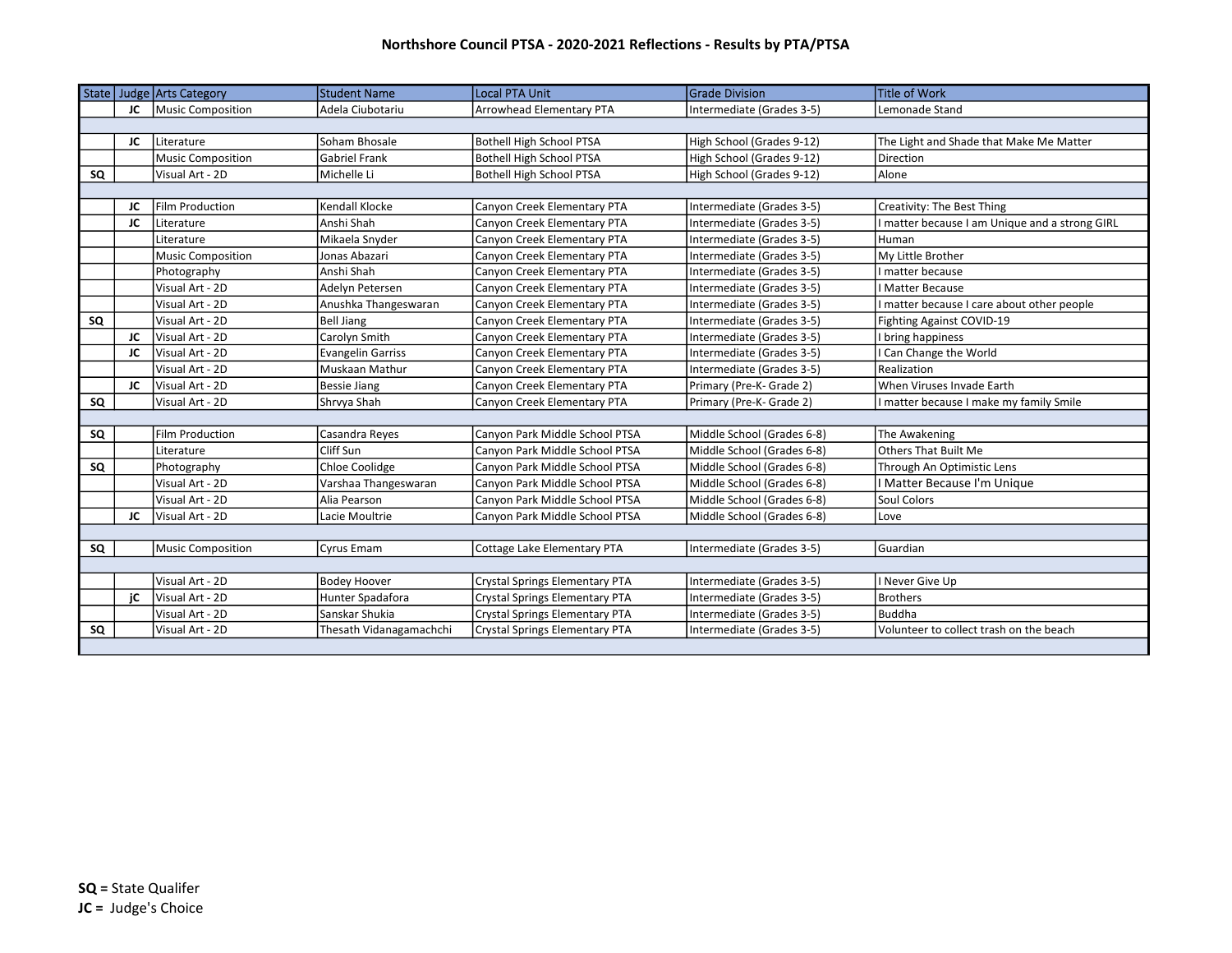|    |    | State Judge Arts Category | <b>Student Name</b>     | Local PTA Unit                   | <b>Grade Division</b>           | <b>Title of Work</b>                    |
|----|----|---------------------------|-------------------------|----------------------------------|---------------------------------|-----------------------------------------|
| SQ |    | Film Production           | Jun Oh Jones            | <b>East Ridge Elementary PTA</b> | Intermediate (Grades 3-5)       | We All Matter                           |
|    |    | <b>Film Production</b>    | Kaylee Schnable         | <b>East Ridge Elementary PTA</b> | Intermediate (Grades 3-5)       | I Matter Because                        |
|    |    | Literature                | Zoe Hafez               | <b>East Ridge Elementary PTA</b> | Intermediate (Grades 3-5)       | A World that Changes                    |
|    |    | Photography               | Connor Burke            | <b>East Ridge Elementary PTA</b> | Intermediate (Grades 3-5)       | <b>Be Fearless</b>                      |
| SQ |    | Photography               | <b>Preston Burke</b>    | <b>East Ridge Elementary PTA</b> | Intermediate (Grades 3-5)       | P is for Protect                        |
|    |    | Visual Art - 2D           | Anamara Ambrosio-Schutt | <b>East Ridge Elementary PTA</b> | Intermediate (Grades 3-5)       | <b>Changed Futures</b>                  |
| SQ |    | Visual Art - 2D           | Dylan Smolen            | <b>East Ridge Elementary PTA</b> | Intermediate (Grades 3-5)       | I Matter Because                        |
|    |    | Visual Art - 2D           | Elise Smolen            | East Ridge Elementary PTA        | Intermediate (Grades 3-5)       | I Matter Because                        |
|    |    | Visual Art - 2D           | Kaylee Schnabl          | <b>East Ridge Elementary PTA</b> | Intermediate (Grades 3-5)       | <b>Being Happy</b>                      |
|    |    | Visual Art - 2D           | Taylor Wolfe            | <b>East Ridge Elementary PTA</b> | Intermediate (Grades 3-5)       | I Matter Because                        |
|    |    | Visual Art - 2D           | Amelia Hafez            | <b>East Ridge Elementary PTA</b> | Primary (Pre-K- Grade 2)        | <b>Helping Paw</b>                      |
|    |    | Visual Art - 2D           | Caroline Collet         | East Ridge Elementary PTA        | Primary (Pre-K- Grade 2)        | Everyone on Earth Matters               |
|    |    | Visual Art - 2D           | Cate Schelle            | <b>East Ridge Elementary PTA</b> | Primary (Pre-K- Grade 2)        | <b>Everyone's Different</b>             |
|    | JC | Visual Art - 2D           | Hailey Shult            | <b>East Ridge Elementary PTA</b> | Primary (Pre-K- Grade 2)        | I Care About Flowers that Grow          |
|    |    | Visual Art - 2D           | SooJin Jones            | <b>East Ridge Elementary PTA</b> | Primary (Pre-K- Grade 2)        | I Matter Because                        |
|    | JC | Dance Choreography        | <b>Avery Dowling</b>    | <b>East Ridge Elementary PTA</b> | Primary (Pre-K through Grade 2) | Daughter                                |
|    |    |                           |                         |                                  |                                 |                                         |
| SQ |    | Literature                | Anay Arya               | Fernwood Elementary PTSA         | Intermediate (Grades 3-5)       | A Unique Cube - Reflection about myself |
|    |    | Literature                | Krithi Grandhe          | Fernwood Elementary PTSA         | Intermediate (Grades 3-5)       | I Matter                                |
|    |    | Visual Art - 2D           | Amirtha Lakshmanaku     | Fernwood Elementary PTSA         | Intermediate (Grades 3-5)       | Why I Matter                            |
|    |    | Visual Art - 2D           | Anay Arya               | Fernwood Elementary PTSA         | Intermediate (Grades 3-5)       | I Can Change The World                  |
|    |    | Visual Art - 2D           | Anish Saravanane        | Fernwood Elementary PTSA         | Intermediate (Grades 3-5)       | "SMILE MAKERS"                          |
|    | JC | Visual Art - 2D           | Cameron Blacken         | Fernwood Elementary PTSA         | Intermediate (Grades 3-5)       | I am a Dreamer                          |
|    | JC | Visual Art - 2D           | Han Li                  | Fernwood Elementary PTSA         | Intermediate (Grades 3-5)       | A happy day                             |
|    |    | Visual Art - 2D           | Joseph Jason Lee        | Fernwood Elementary PTSA         | Intermediate (Grades 3-5)       | Save the Future                         |
| SQ |    | Visual Art - 2D           | Lanxin Yan              | Fernwood Elementary PTSA         | Intermediate (Grades 3-5)       | A seed of Dream                         |
|    | JC | Visual Art - 2D           | Mengfei Xu              | Fernwood Elementary PTSA         | Intermediate (Grades 3-5)       | <b>Helping Hand</b>                     |
| SQ |    | Visual Art - 2D           | Rebecca Li              | Fernwood Elementary PTSA         | Intermediate (Grades 3-5)       | <b>Discovering Coronavirus</b>          |
| SQ |    | Visual Art - 2D           | Sophia F.Hu             | Fernwood Elementary PTSA         | Intermediate (Grades 3-5)       | Challenge                               |
| SQ |    | Visual Art - 2D           | Aaron Putla             | Fernwood Elementary PTSA         | Primary (Pre-K- Grade 2)        | Animals in the Jungle                   |
|    | JC | Visual Art - 2D           | Charlotte Li            | Fernwood Elementary PTSA         | Primary (Pre-K- Grade 2)        | Peace and Health                        |
|    | JC | Visual Art - 2D           | Luke Hu                 | Fernwood Elementary PTSA         | Primary (Pre-K- Grade 2)        | Me and Millenium Falcon                 |
|    |    | Visual Art - 2D           | Neil Walia              | Fernwood Elementary PTSA         | Primary (Pre-K- Grade 2)        | I matter because I am                   |
|    |    | Visual Art - 2D           | Suryaa Srishankar       | Fernwood Elementary PTSA         | Primary (Pre-K- Grade 2)        | My Beautiful World                      |
|    |    |                           |                         |                                  |                                 |                                         |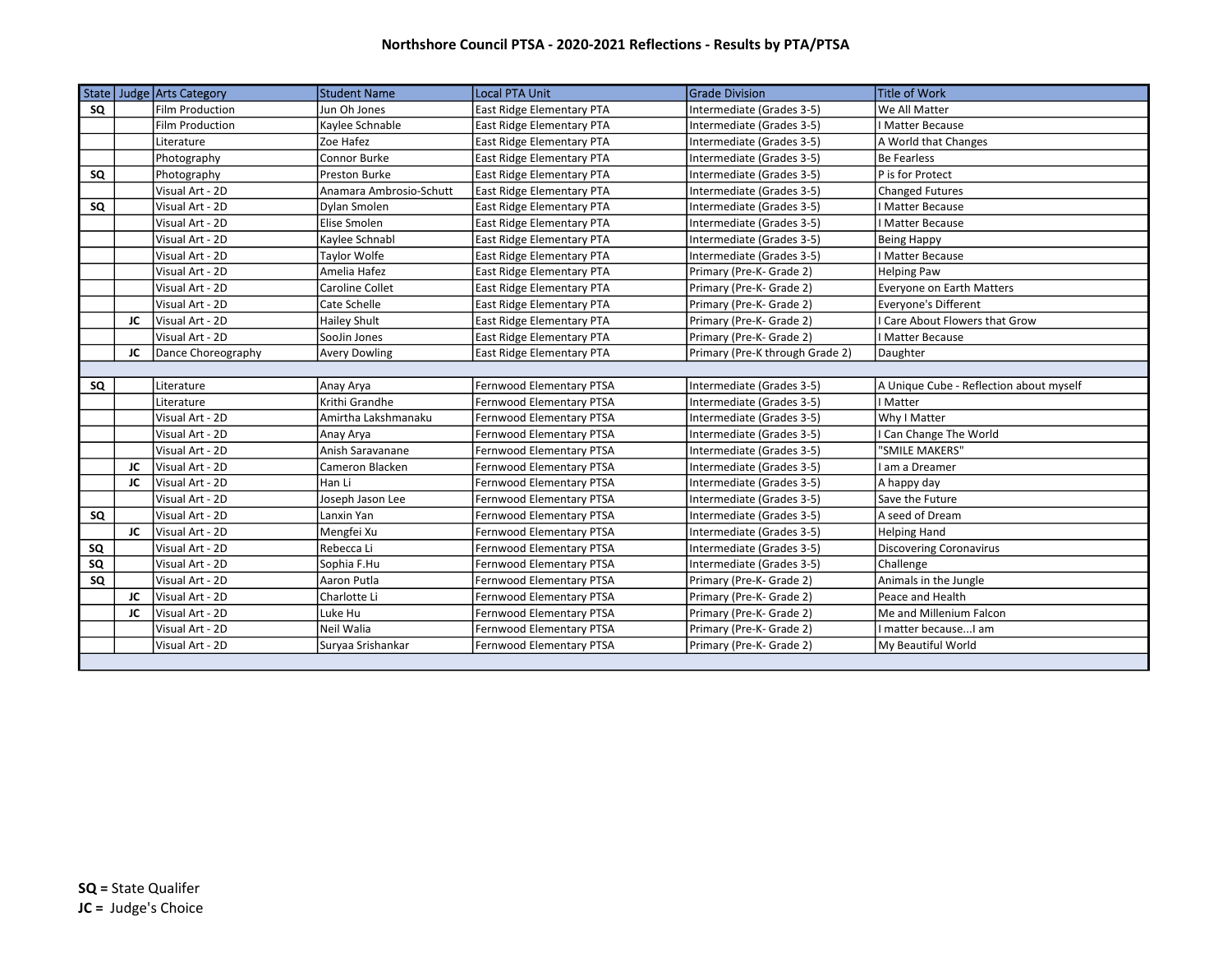|           |    | State   Judge   Arts Category | <b>Student Name</b> | Local PTA Unit                  | <b>Grade Division</b>           | <b>Title of Work</b>                   |
|-----------|----|-------------------------------|---------------------|---------------------------------|---------------------------------|----------------------------------------|
|           | JC | Visual Art - 2D               | Lea Ayna            | Frank Love Elementary PTA       | Intermediate (Grades 3-5)       | My Family My Value!                    |
|           |    |                               |                     |                                 |                                 |                                        |
| SQ        |    | Music Composition             | Eli Antony          | Hollywood Hill Elementary PTA   | Intermediate (Grades 3-5)       | Simply Stern to Simply Spirited        |
|           |    | Visual Art - 2D               | Alexis Wong         | Hollywood Hill Elementary PTA   | Intermediate (Grades 3-5)       | <b>Flower Feelings</b>                 |
|           |    | Visual Art - 2D               | Paloma Carola       | Hollywood Hill Elementary PTA   | Intermediate (Grades 3-5)       | Our World                              |
|           |    | Visual Art - 2D               | Rory Fitzgerald     | Hollywood Hill Elementary PTA   | Intermediate (Grades 3-5)       | Me and Pig                             |
|           | JC | Visual Art - 2D               | Lucas Stocker       | Hollywood Hill Elementary PTA   | Primary (Pre-K- Grade 2)        | I Matter BecauseWe are All Connected   |
|           |    |                               |                     |                                 |                                 |                                        |
|           |    | Literature                    | Arvin Shrestha      | Inglemoor High School PTSA      | High School (Grades 9-12)       | I Matter Because                       |
|           |    | Literature                    | Daisy Liu           | Inglemoor High School PTSA      | High School (Grades 9-12)       | Without you                            |
|           |    | Music Composition             | Jason Zhang         | Inglemoor High School PTSA      | High School (Grades 9-12)       | Oh I Wonder                            |
|           | JC | Music Composition             | Zain Zaman          | Inglemoor High School PTSA      | High School (Grades 9-12)       | Unknown Hero                           |
|           | JC | Visual Art - 2D               | Sydney Wright       | Inglemoor High School PTSA      | High School (Grades 9-12)       | Forgotten Face                         |
|           |    |                               |                     |                                 |                                 |                                        |
|           | JC | Visual Art - 2D               | Alamea Hill         | Innovation Lab High School PTSA | High School (Grades 9-12)       | A Kitten's Colors                      |
| SQ        |    | Visual Art - 2D               | Amelie Fry          | Innovation Lab High School PTSA | High School (Grades 9-12)       | Portrait of an Artist Who Matters      |
|           |    | Visual Art - 2D               | Carmen Cooley       | Innovation Lab High School PTSA | High School (Grades 9-12)       | Untitled                               |
|           |    |                               |                     |                                 |                                 |                                        |
|           |    | Film Production               | Colin Chisholm      | Kenmore Middle School PTSA      | Middle School (Grades 6-8)      | The Penny                              |
|           | jc | Literature                    | Helen Zhang         | Kenmore Middle School PTSA      | Middle School (Grades 6-8)      | I Matter                               |
|           |    | Literature                    | Vivian Engelba      | Kenmore Middle School PTSA      | Middle School (Grades 6-8)      | What people really think               |
|           |    | Photography                   | Caitlyn Lewis       | Kenmore Middle School PTSA      | Middle School (Grades 6-8)      | We Matter!                             |
|           | JC | Visual Art - 2D               | Arya Trivedi        | Kenmore Middle School PTSA      | Middle School (Grades 6-8)      | My Voice                               |
|           |    | Visual Art - 2D               | Emily Morgan        | Kenmore Middle School PTSA      | Middle School (Grades 6-8)      | Me and My Savior                       |
|           |    | Visual Art - 2D               | Kathryn McFee       | Kenmore Middle School PTSA      | Middle School (Grades 6-8)      | You can change the world               |
| SQ        |    | Visual Art - 2D               | Shivani Kuland      | Kenmore Middle School PTSA      | Middle School (Grades 6-8)      | Mirror, Mirror,                        |
|           |    |                               |                     |                                 |                                 |                                        |
|           |    | Dance Choreography            | Andrea Chalissery   | Kokanee Elementary PTA          | Intermediate (Grades 3-5)       | Everyone matters                       |
|           |    | Film Production               | Ishita Ponnaganti   | Kokanee Elementary PTA          | Intermediate (Grades 3-5)       | The ball.                              |
|           | jc | Literature                    | Sushanth Vegineti   | Kokanee Elementary PTA          | Intermediate (Grades 3-5)       | Life says, I say.                      |
|           |    | Music composition             | Divisha Mandal      | Kokanee Elementary PTA          | Intermediate (Grades 3-5)       | The Long song.                         |
| SQ        |    | Visual Art - 2D               | Elijah Lee          | Kokanee Elementary PTA          | Intermediate (Grades 3-5)       | Tree of Life                           |
|           | JC | Visual Art - 2D               | Erin Neely          | Kokanee Elementary PTA          | Intermediate (Grades 3-5)       | I matter because someone depends on me |
| SQ        |    | Visual Art - 2D               | Kaylee Zhong        | Kokanee Elementary PTA          | Intermediate (Grades 3-5)       | The helping hand                       |
|           |    | Visual Art - 2D               | Suhaan Jaiswal      | Kokanee Elementary PTA          | Intermediate (Grades 3-5)       | I matter because I am a                |
|           |    | Visual Art - 2D               | Aarya Patil         | Kokanee Elementary PTA          | Primary (Pre-K- Grade 2)        | Exploring nature in my backyard.       |
| SQ        |    | Visual Art - 2D               | Sanavi Bhattarai    | Kokanee Elementary PTA          | Primary (Pre-K- Grade 2)        | I matter because I provide friendship  |
| $\sf{SQ}$ |    | Literature                    | Alina Shah          | Kokanee Elementary PTA          | Primary (Pre-K through Grade 2) | <b>Everyone matters Poem</b>           |
|           |    |                               |                     |                                 |                                 |                                        |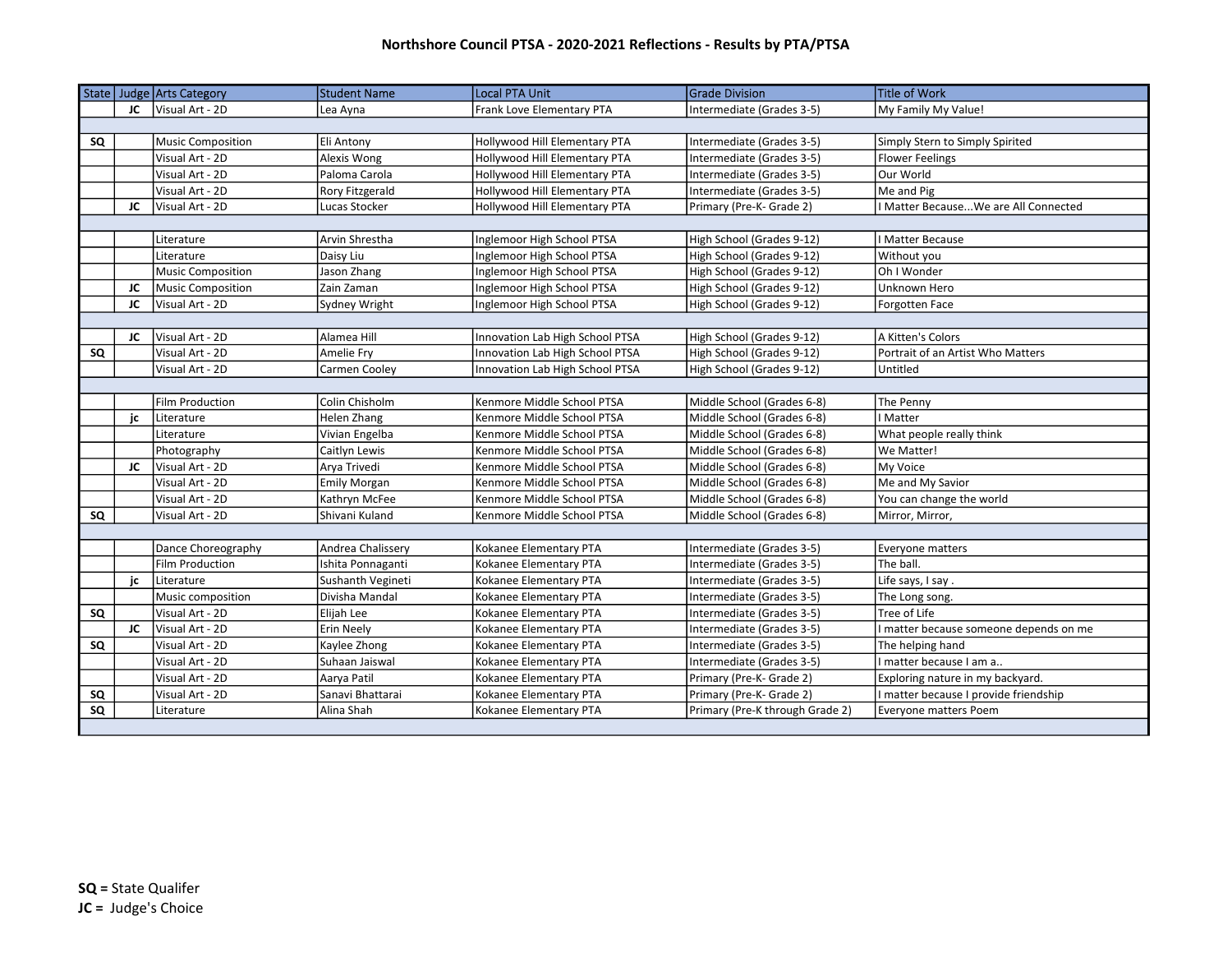|    |    | State   Judge   Arts Category | <b>Student Name</b> | <b>Local PTA Unit</b>           | <b>Grade Division</b>           | Title of Work                             |
|----|----|-------------------------------|---------------------|---------------------------------|---------------------------------|-------------------------------------------|
| SQ |    | Dance Choreography            | Shriya Patel        | Leota Middle School PTSA        | Middle School (Grades 6-8)      | I am Powerful                             |
|    |    | Literature                    | Julien Wong         | Leota Middle School PTSA        | Middle School (Grades 6-8)      | <b>I Matter Because</b>                   |
|    | jc | Literature                    | Mikaela Hoe         | Leota Middle School PTSA        | Middle School (Grades 6-8)      | Hear the Love                             |
|    |    | Literature                    | Ronan Fitzgerald    | Leota Middle School PTSA        | Middle School (Grades 6-8)      | I Matter                                  |
| SQ |    | Music Composition             | Alex Zhou           | Leota Middle School PTSA        | Middle School (Grades 6-8)      | The Endless Gift                          |
|    |    | Photography                   | Aadit Aggarwal      | Leota Middle School PTSA        | Middle School (Grades 6-8)      | <b>Everthing Matters</b>                  |
|    |    | Photography                   | <b>Hope Vickers</b> | Leota Middle School PTSA        | Middle School (Grades 6-8)      | The Mushroom                              |
|    |    | Visual Art - 2D               | Alex Zhou           | Leota Middle School PTSA        | Middle School (Grades 6-8)      | Apple                                     |
|    | JC | Visual Art - 2D               | Anvitha Suresh      | Leota Middle School PTSA        | Middle School (Grades 6-8)      | I MatterA Little Drop of Light            |
| SQ |    | Visual Art - 2D               | Divyata Bhattari    | Leota Middle School PTSA        | Middle School (Grades 6-8)      | I Matter Because I am Helpful             |
|    | JC | Visual Art - 2D               | <b>Hope Vickers</b> | Leota Middle School PTSA        | Middle School (Grades 6-8)      | <b>Butterflies in the Mirror</b>          |
|    |    |                               |                     |                                 |                                 |                                           |
|    |    | Visual Art - 2D               | Ezra Wilson         | Lockwood Elementary PTA         | Intermediate (Grades 3-5)       | My World!                                 |
|    |    | Visual Art - 2D               | Lauren Orrison      | Lockwood Elementary PTA         | Intermediate (Grades 3-5)       | <b>Spread Love</b>                        |
|    |    | Visual Art - 2D               | Serenity Harris     | Lockwood Elementary PTA         | Intermediate (Grades 3-5)       | We Matter Because                         |
|    |    | Visual Art - 2D               | Livy Galloway       | Lockwood Elementary PTA         | Primary (Pre-K- Grade 2)        | A Good Friend                             |
| SQ |    | Visual Arts 3D                | <b>Ender Wilson</b> | Lockwood Elementary PTA         | Primary (Pre-K- Grade 2)        | Birds!                                    |
|    |    |                               |                     |                                 |                                 |                                           |
|    |    | Literature                    | Vincent Pearson     | Maywood Hills Elementary PTA    | Intermediate (Grades 3-5)       | I Matter                                  |
| SQ |    | Visual Art - 2D               | Anna Lee            | Maywood Hills Elementary PTA    | Intermediate (Grades 3-5)       | I Matter Because I Want to Save the Earth |
| SQ |    | Visual Art - 2D               | Will Lorusso        | Maywood Hills Elementary PTA    | Intermediate (Grades 3-5)       | The Rain Factory                          |
|    |    | Visual Art - 2D               | Zoe Shah            | Maywood Hills Elementary PTA    | Intermediate (Grades 3-5)       | <b>Turning the Page</b>                   |
| sq |    | Visual Art - 2D               | Abby Lee            | Maywood Hills Elementary PTA    | Primary (Pre-K- Grade 2)        | I Matter Because I Care About the Earth   |
| SQ |    | Music Composition             | Owen Lorusso        | Maywood Hills Elementary PTA    | Primary (Pre-K through Grade 2) | The Battle                                |
|    |    |                               |                     |                                 |                                 |                                           |
| SQ |    | Literature                    | Madeleine Yu        | Moorlands Elementary PTA        | Intermediate (Grades 3-5)       | Petals in the Wind                        |
|    | JC | Photography                   | Ewan Miller         | Moorlands Elementary PTA        | Intermediate (Grades 3-5)       | Rooted                                    |
| SQ |    | Visual Art - 2D               | Celine Miller       | Moorlands Elementary PTA        | Intermediate (Grades 3-5)       | We all Matter                             |
|    | JC | Visual Art - 2D               | Ella Tulanon        | Moorlands Elementary PTA        | Intermediate (Grades 3-5)       | So far, but yet                           |
|    |    | Visual Art - 2D               | Esme Wyatt          | Moorlands Elementary PTA        | Intermediate (Grades 3-5)       | This is How I Matter                      |
|    |    | Visual Art - 2D               | Rowan Dillawa       | <b>Moorlands Elementary PTA</b> | Intermediate (Grades 3-5)       | To Help, I Feed the Dogs                  |
|    | JC | Visual Art - 2D               | Emma Gordon         | Moorlands Elementary PTA        | Primary (Pre-K- Grade 2)        | We all Matter                             |
| SQ |    | Visual Art - 2D               | Grace Tulanon       | Moorlands Elementary PTA        | Primary (Pre-K- Grade 2)        | Make a Change                             |
|    |    | Visual Art - 2D               | Liam Senrud         | Moorlands Elementary PTA        | Primary (Pre-K- Grade 2)        | Space Astroid                             |
|    |    |                               |                     |                                 |                                 |                                           |
| SQ |    | Visual Art - 2D               | Anushka Chougule    | North Creek High School PTSA    | High School (Grades 9-12)       | I Matter Becaus                           |
|    |    | Visual Art - 2D               | Mathangi Sriram     | North Creek High School PTSA    | High School (Grades 9-12)       | A Seed for Change                         |
|    | JC | Visual Art - 2D               | Nivedita Raj        | North Creek High School PTSA    | High School (Grades 9-12)       | Fishing for a Reason                      |
|    |    | Visual Art - 2D               | Tanya Bhandari      | North Creek High School PTSA    | High School (Grades 9-12)       | <b>Heart and Soul</b>                     |
|    |    |                               |                     |                                 |                                 |                                           |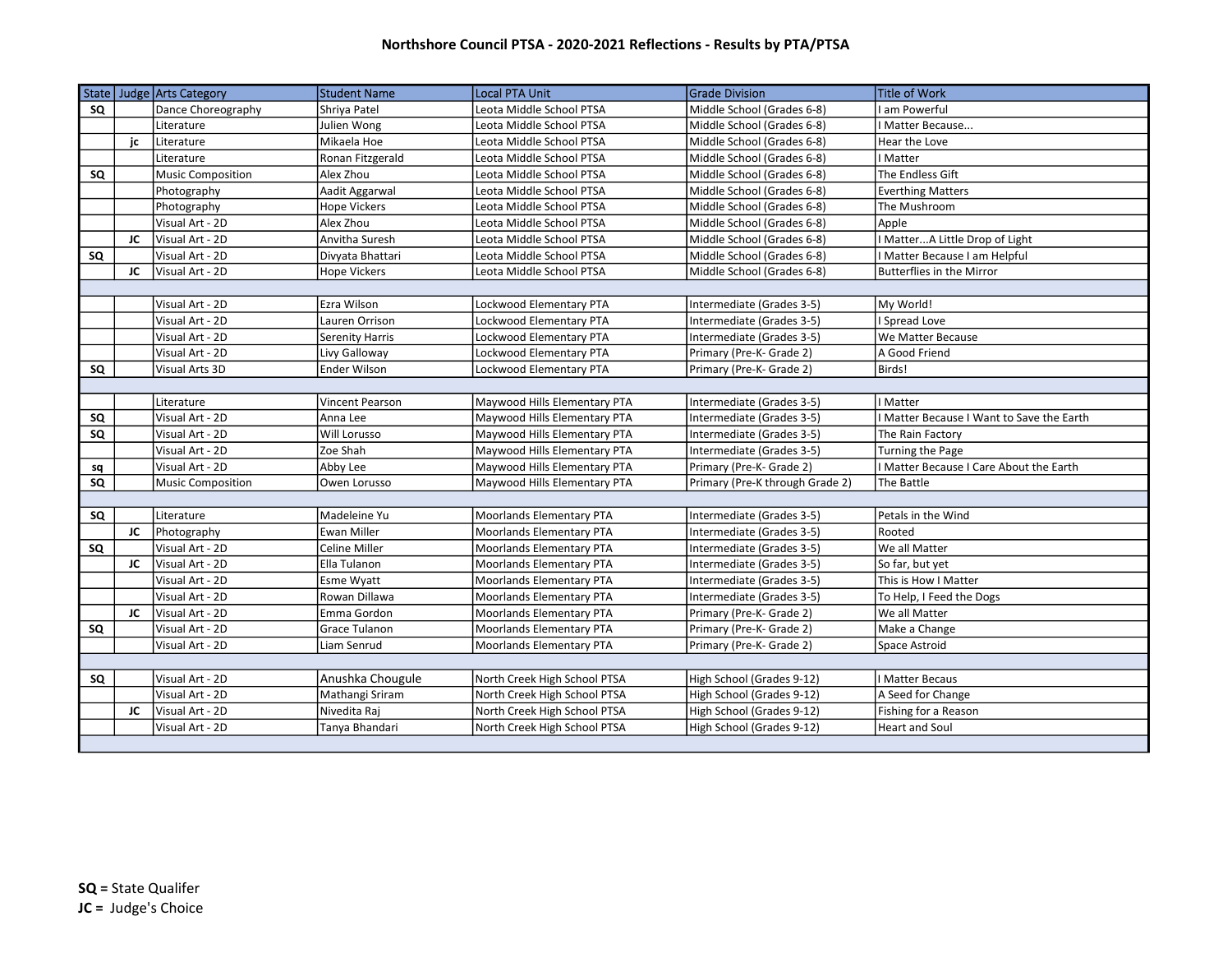|    |    | State Judge Arts Category          | <b>Student Name</b>                     | <b>Local PTA Unit</b>                                    | <b>Grade Division</b>                                    | Title of Work                                                          |
|----|----|------------------------------------|-----------------------------------------|----------------------------------------------------------|----------------------------------------------------------|------------------------------------------------------------------------|
|    | JC | Film Production                    | Andy Kuchta                             | Northshore Family Partnership PTSA                       | Intermediate (Grades 3-5)                                | Why I Matter                                                           |
|    | JC | Visual Art - 2D                    | Lily Yost                               | Northshore Family Partnership PTSA                       | Intermediate (Grades 3-5)                                | I can Soar with Science                                                |
|    |    | Visual Art - 2D                    | Eshi Kandikattu                         | Northshore Family Partnership PTSA                       | Primary (Pre-K- Grade 2)                                 | I Matter                                                               |
|    | JC | Visual Art - 2D                    | Mary Ellen Kuchta                       | Northshore Family Partnership PTSA                       | Primary (Pre-K- Grade 2)                                 | Forest                                                                 |
|    |    | <b>Music Composition</b>           | Hankang Zhou                            | Northshore Middle School PTSA                            | Middle School (Grades 6-8)                               | Dies                                                                   |
| SQ |    | Photography                        | Elizabeth Miller                        | Northshore Middle School PTSA                            | Middle School (Grades 6-8)                               | The Big Picture                                                        |
| SQ |    | Visual Art - 2D                    | Kevin Ni                                | Northshore Middle School PTSA                            | Middle School (Grades 6-8)                               | Unique                                                                 |
|    |    |                                    |                                         |                                                          |                                                          |                                                                        |
|    |    | Photography                        | Nethra Ramkumar                         | Ruby Bridges Elementary PTSA                             | Intermediate (Grades 3-5)                                | My Fall Tree                                                           |
|    | JC | Visual Art - 2D                    | Amelia Siddiqui                         | Ruby Bridges Elementary PTSA                             | Intermediate (Grades 3-5)                                | Your Friendly "Neurosurgeon"                                           |
|    |    | Visual Art - 2D                    | <b>Emmett Lessor</b>                    | Ruby Bridges Elementary PTSA                             | Intermediate (Grades 3-5)                                | Happy Little Snowman                                                   |
|    |    | Visual Art - 2D                    | Marcus Lessor                           | Ruby Bridges Elementary PTSA                             | Intermediate (Grades 3-5)                                | I am Kind                                                              |
| SQ |    | Visual Art - 2D                    | Meera Shanmugam                         | Ruby Bridges Elementary PTSA                             | Intermediate (Grades 3-5)                                | Matter Because                                                         |
|    |    | Visual Art - 2D                    | Arnav Patel                             | Ruby Bridges Elementary PTSA                             | Primary (Pre-K- Grade 2)                                 | Art Fun                                                                |
|    | JC | Visual Art - 2D                    | Kriya Rajpal                            | Ruby Bridges Elementary PTSA                             | Primary (Pre-K- Grade 2)                                 | Nature in Harmony                                                      |
| SQ |    | Visual Art - 2D                    | Neilai Nedu                             | Ruby Bridges Elementary PTSA                             | Primary (Pre-K- Grade 2)                                 | Covid19 Emotions                                                       |
|    | JC | Visual Art - 2D                    | Varesh Shanmugam                        | Ruby Bridges Elementary PTSA                             | Primary (Pre-K- Grade 2)                                 | I Matter Because                                                       |
|    |    | Dance Choreography                 | Smera Dhawan                            | Ruby Bridges Elementary PTSA                             | Primary (Pre-K through Grade 2)                          | <b>Spread Happiness</b>                                                |
|    |    |                                    |                                         |                                                          |                                                          |                                                                        |
|    |    | Visual Art - 2D                    | Cheyenne Moore                          | Shelton View Elementary PTA                              | Intermediate (Grades 3-5)                                | <b>Family Matter</b>                                                   |
| SQ |    | Visual Art - 2D                    | Claire Zhang                            | Shelton View Elementary PTA                              | Primary (Pre-K- Grade 2)                                 | Just another Happy Day                                                 |
|    |    |                                    |                                         |                                                          |                                                          |                                                                        |
|    | JC | Film Production                    | Sarah Chung                             | Skyview Middle School PTSA                               | Middle School (Grades 6-8)                               | One Small Act Can Change the World                                     |
|    | JC | Literature                         | Anouska Haloi                           | Skyview Middle School PTSA                               | Middle School (Grades 6-8)                               | I Matter                                                               |
| SQ |    | Literature                         | Esme Owen                               | Skyview Middle School PTSA                               | Middle School (Grades 6-8)                               | Silent                                                                 |
|    |    | Literature                         | Gargi Sahoo                             | Skyview Middle School PTSA                               | Middle School (Grades 6-8)                               | I Matter Because                                                       |
|    |    | Literature                         | Geetika Mehra                           | Skyview Middle School PTSA                               | Middle School (Grades 6-8)                               | <b>Shattered Dreams</b>                                                |
|    |    | Literature                         | Oviya Raja                              | Skyview Middle School PTSA                               | Middle School (Grades 6-8)                               | Stargazer                                                              |
|    |    | Literature                         | Tarun Krishnamurthy                     | Skyview Middle School PTSA                               | Middle School (Grades 6-8)                               | <b>I Matter Because</b>                                                |
|    |    | <b>Music Composition</b>           | Jahnavi Shukla                          | Skyview Middle School PTSA                               | Middle School (Grades 6-8)                               | Night Sky                                                              |
|    |    | Photography                        | Oviya Raja                              | Skyview Middle School PTSA                               | Middle School (Grades 6-8)                               | A Hero's Heart                                                         |
|    | ic | Visual Art - 2D                    | Chloe Haworth                           | Skyview Middle School PTSA                               | Middle School (Grades 6-8)                               | A Mind Like No Other                                                   |
|    |    | Visual Art - 2D                    | Esme Owen                               | Skyview Middle School PTSA                               | Middle School (Grades 6-8)                               | Rain                                                                   |
|    | JC | Visual Art - 2D                    | Katelyn Charlton<br>Lexi Tan            | Skyview Middle School PTSA                               | Middle School (Grades 6-8)                               | Random Stranger<br>We Matter: Around the World                         |
|    | JC | Visual Art - 2D<br>Visual Art - 2D | Lila Rivera                             | Skyview Middle School PTSA<br>Skyview Middle School PTSA | Middle School (Grades 6-8)<br>Middle School (Grades 6-8) | Peace                                                                  |
|    |    |                                    |                                         |                                                          |                                                          |                                                                        |
| SQ |    | Visual Art - 2D                    | Maya Blacken                            | Skyview Middle School PTSA                               | Middle School (Grades 6-8)                               | Save the Sea Animals                                                   |
| SQ |    | Visual Art - 2D                    | <b>Megan Song</b>                       | Skyview Middle School PTSA                               | Middle School (Grades 6-8)                               | Hope                                                                   |
| SQ |    | Visual Art - 2D                    | Oviya Raja                              | Skyview Middle School PTSA                               | Middle School (Grades 6-8)                               | The Little Ones                                                        |
|    |    | Visual Art - 2D<br>Visual Art - 2D | Saswathy srishankar<br>Shikha Prajapati | Skyview Middle School PTSA<br>Skyview Middle School PTSA | Middle School (Grades 6-8)<br>Middle School (Grades 6-8) | Unlock Your Eyes and Get Things Right<br>Matter BecauseThe Environment |
|    | JC | Visual Art - 2D                    | Thanishkaa Saravanane                   | Skyview Middle School PTSA                               | Middle School (Grades 6-8)                               | <b>Nature Matters</b>                                                  |
| SQ |    | Visual Art 2D - Special Artist     | Sean Atwood                             | Skyview Middle School PTSA                               | Middle School (Grades 6-8)                               | I matter, You matter                                                   |
|    |    |                                    |                                         |                                                          |                                                          |                                                                        |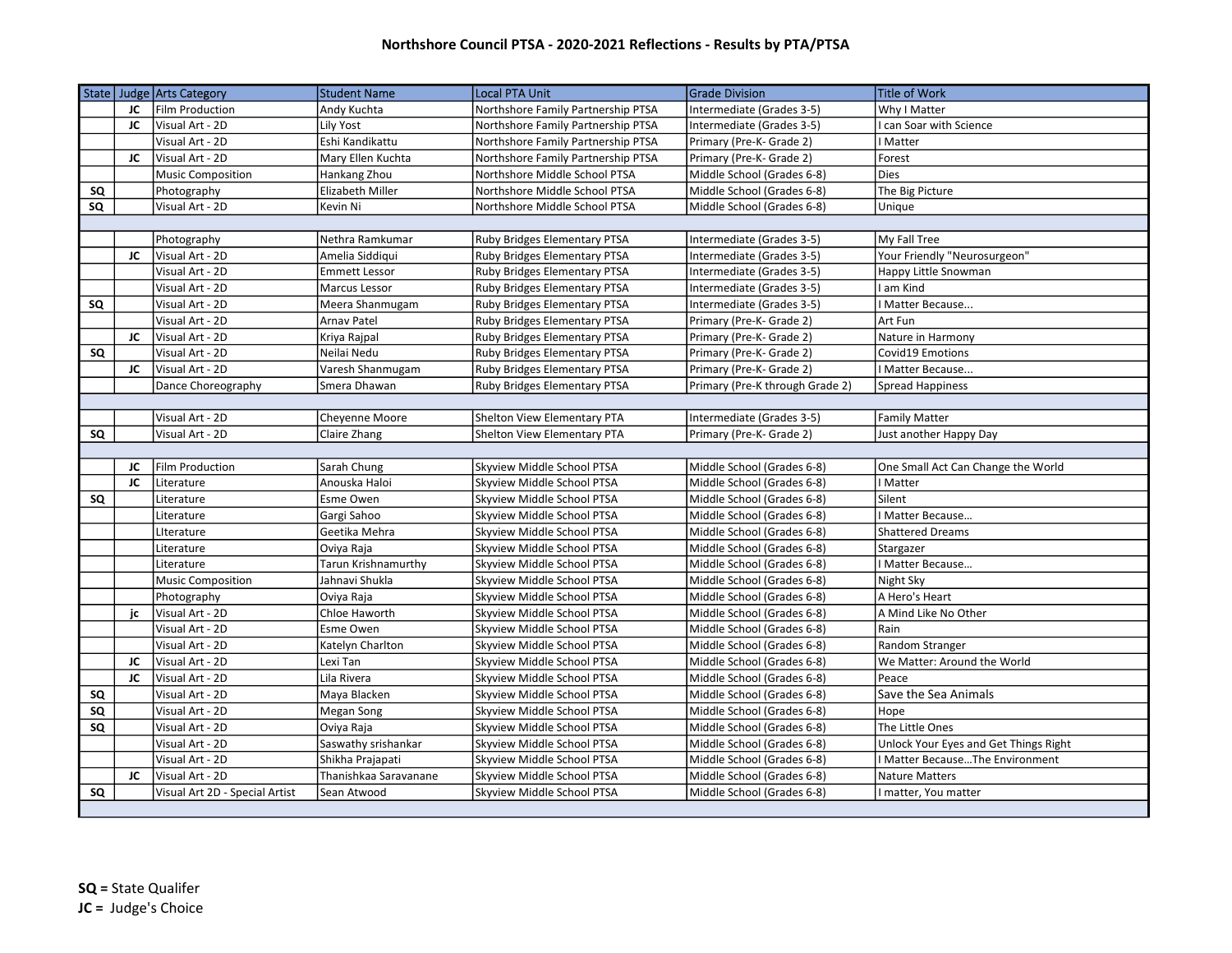|    |    | State Judge Arts Category | <b>Student Name</b>  | <b>Local PTA Unit</b>            | <b>Grade Division</b>           | Title of Work                     |
|----|----|---------------------------|----------------------|----------------------------------|---------------------------------|-----------------------------------|
|    |    | Literature                | Susan Holmes         | <b>Sunrise Elementary PTA</b>    | Intermediate (Grades 3-5)       | Neverland: The Story of Charlotte |
|    | JC | Music Composition         | Evan Horn            | <b>Sunrise Elementary PTA</b>    | Intermediate (Grades 3-5)       | <b>Wind Rider</b>                 |
|    |    | Visual Art - 2D           | Freija Holmes        | Sunrise Elementary PTA           | Intermediate (Grades 3-5)       | My Cat, Mustache                  |
|    | JC | Visual Art - 2D           | Jayden Lee           | Sunrise Elementary PTA           | Intermediate (Grades 3-5)       | The Nature Trip                   |
|    |    | Visual Art - 2D           | Molly Holmes         | <b>Sunrise Elementary PTA</b>    | Intermediate (Grades 3-5)       | All About Me                      |
|    |    | Visual Art - 2D           | Rishaan Nair         | <b>Sunrise Elementary PTA</b>    | Intermediate (Grades 3-5)       | I Dream of a Green Planet         |
|    | JC | Visual Art - 2D           | <b>Eleanor Liang</b> | Sunrise Elementary PTA           | Primary (Pre-K- Grade 2)        | My Secret Base                    |
|    |    | <b>Music Composition</b>  | <b>Hridaan Dutta</b> | <b>Sunrise Elementary PTA</b>    | Primary (Pre-K through Grade 2) | Peace with Music                  |
|    | JC | Photography               | <b>Hridaan Dutta</b> | <b>Sunrise Elementary PTA</b>    | Primary (Pre-K through Grade 2) | Going Red                         |
|    |    |                           |                      |                                  |                                 |                                   |
| SQ |    | Literature                | Ava Wahl             | Timbercrest Middle School PTSA   | Middle School (Grades 6-8)      | The Seeds of Change               |
| SQ |    | Literature                | Jadie Hwang          | Timbercrest Middle School PTSA   | Middle School (Grades 6-8)      | <b>Small Things</b>               |
|    | JC | Music Composition         | Rvan Makarian        | Timbercrest Middle School PTSA   | Middle School (Grades 6-8)      | Bella                             |
|    | JC | Photography               | Adam Brown           | Timbercrest Middle School PTSA   | Middle School (Grades 6-8)      | The Ocean Shore                   |
|    |    | Photography               | Alyssa Erickson      | Timbercrest Middle School PTSA   | Middle School (Grades 6-8)      | Autumn Leaves                     |
|    |    | Photography               | Elisa Reed           | Timbercrest Middle School PTSA   | Middle School (Grades 6-8)      | Raindrops                         |
|    | JC | Photography               | <b>Heidi Devlieg</b> | Timbercrest Middle School PTSA   | Middle School (Grades 6-8)      | Natural Beauty                    |
|    |    | Visual Art - 2D           | Eliza Dean           | Timbercrest Middle School PTSA   | Middle School (Grades 6-8)      | I Matter!                         |
|    |    | Visual Art - 2D           | Ellie Kashi          | Timbercrest Middle School PTSA   | Middle School (Grades 6-8)      | I'm Here for you                  |
|    |    | Visual Art - 2D           | Hailey Kim           | Timbercrest Middle School PTSA   | Middle School (Grades 6-8)      | Issues in 2020                    |
|    |    | Visual Art - 2D           | Heidi Devlieg        | Timbercrest Middle School PTSA   | Middle School (Grades 6-8)      | Dance to Teach                    |
| SQ |    | Visual Art - 2D           | Katie Rittenber      | Timbercrest Middle School PTSA   | Middle School (Grades 6-8)      | A Simple Gesture                  |
|    | JC | Visual Art - 2D           | Sabina Avadan        | Timbercrest Middle School PTSA   | Middle School (Grades 6-8)      | We All Need Everyone              |
| SQ |    | Visual Art - 2D           | Sarah Hamad          | Timbercrest Middle School PTSA   | Middle School (Grades 6-8)      | Different, yet                    |
|    | JC | Visual Art - 2D           | <b>Wynter Cohen</b>  | Timbercrest Middle School PTSA   | Middle School (Grades 6-8)      | <b>Strong Sibling</b>             |
|    |    |                           |                      |                                  |                                 |                                   |
|    |    | Photography               | Josephine Mikula     | <b>Wellington Elementary PTA</b> | Intermediate (Grades 3-5)       | Nature Rocks                      |
|    | JC | Visual Art - 2D           | Audrey Mikula        | <b>Wellington Elementary PTA</b> | Intermediate (Grades 3-5)       | The Missing Piece                 |
|    |    | Visual Art - 2D           | Levi Erlich          | <b>Wellington Elementary PTA</b> | Primary (Pre-K- Grade 2)        | Friends                           |
|    | JC | Visual Art - 2D           | Nora Mikula          | <b>Wellington Elementary PTA</b> | Primary (Pre-K- Grade 2)        | Twinkle, Twinkle                  |
|    |    | Visual Art - 2D           | Sawyer Erlich        | <b>Wellington Elementary PTA</b> | Primary (Pre-K- Grade 2)        | I Can Be Spider-Man               |
|    |    |                           |                      |                                  |                                 |                                   |